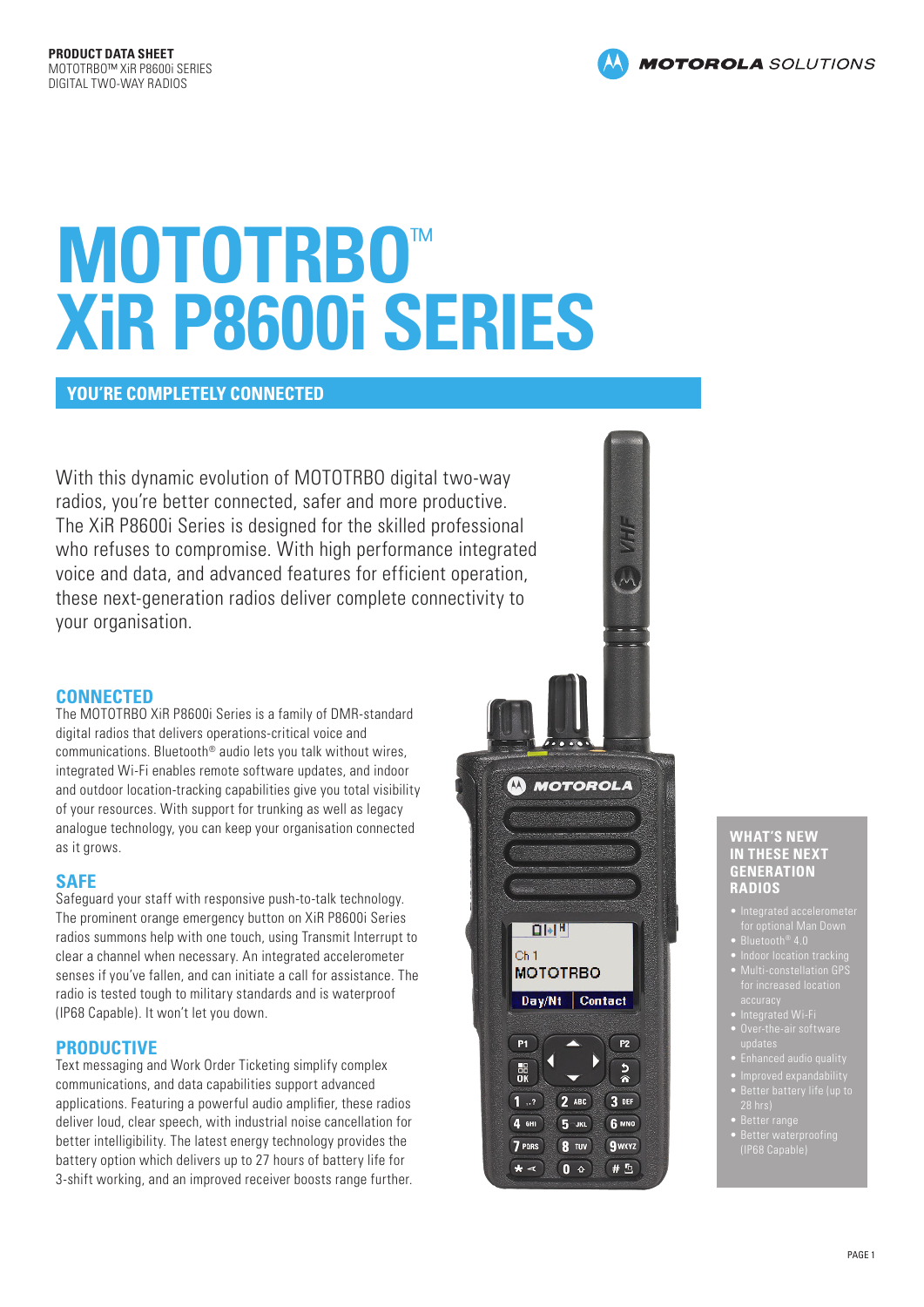

|                                                                                     | <b>Full Keypad (FKP) Model</b> |                 |             |                             |                  | <b>Limited Keypad (LKP) Model</b>    | No Keypad (NKP) Model   |                  |                 |                             |  |
|-------------------------------------------------------------------------------------|--------------------------------|-----------------|-------------|-----------------------------|------------------|--------------------------------------|-------------------------|------------------|-----------------|-----------------------------|--|
| Model Number                                                                        | XiR P8668i, XiR P8660i*        |                 |             |                             |                  | <b>XiR P8628i</b>                    | XiR P8608i, XiR P8600i* |                  |                 |                             |  |
| Band                                                                                | VHF                            | UHF             | 350         | 800                         | VHF              | UHF                                  | VHF                     | UHF              | 350             | 800                         |  |
| <b>GENERAL</b><br><b>SPECIFICATIONS</b>                                             |                                |                 |             |                             |                  |                                      |                         |                  |                 |                             |  |
| Frequency                                                                           | 136-174 MHz                    | 403-527 MHz     | 350-400 MHz | 806-825 MHz.<br>851-870 MHz | 136-174 MHz      | 403-527 MHz                          | 136-174 MHz             | 403-527 MHz      | 350-400 MHz     | 806-825 MHz.<br>851-870 MHz |  |
| High Power Output                                                                   | 5 W                            | 4 W             | 4 W         | 2.5 W                       | 5 W              | 4 W                                  | 5 W                     | 4 W              | 4 W             | 2.5 W                       |  |
| Low Power Output                                                                    | 1 W                            | 1 W             | 1 W         | 1 W                         | 1 W              | 1 W                                  | 1 W                     | 1 W              | 1 W             | 1W                          |  |
| <b>Channel Spacing</b>                                                              | 12.5, 25 kHz                   |                 |             |                             |                  |                                      |                         |                  |                 |                             |  |
| <b>Channel Capacity</b>                                                             | 1000                           |                 |             |                             |                  | 1000                                 | 32                      |                  |                 |                             |  |
| Dimensions (H x W x D),<br>Radio + Standard 1600 mAh<br>Battery                     | 130 x 55 x 36 mm               |                 |             |                             |                  | 130 x 55 x 36 mm                     | 130 x 55 x 34 mm        |                  |                 |                             |  |
| Weight, Radio + Standard<br>1600 mAh Battery                                        | 315 g                          |                 |             |                             |                  | 315 <sub>g</sub><br>290 <sub>g</sub> |                         |                  |                 |                             |  |
| Dimensions (H x W x D),<br>Radio + Slim 2050 mAh<br>Battery                         | 130 x 55 x 36 mm               |                 |             |                             |                  | 130 x 55 x 36 mm                     | 130 x 55 x 34 mm        |                  |                 |                             |  |
| Weight, Radio + Slim 2050<br>mAh Battery                                            | 325 g                          |                 |             |                             | 325 <sub>g</sub> |                                      |                         | 300 <sub>g</sub> |                 |                             |  |
| Dimensions (H x W x D),<br>Radio + High Cap 3000 mAh<br>Battery                     | 130 x 55 x 41 mm               |                 |             |                             |                  | 130 x 55 x 41 mm                     | 130 x 55 x 40 mm        |                  |                 |                             |  |
| Weight, Radio + High Cap<br>3000 mAh Battery                                        | 347 g                          |                 |             |                             | 347 g            |                                      | 322 <sub>g</sub>        |                  |                 |                             |  |
| Digital / Analogue Battery<br>Life <sup>2</sup> , Standard 1600 mAh<br>Battery      | 16.0 / 12.0 hrs                | 15.5 / 11.5 hrs |             | 15.5 / 12.0 hrs             | 16.0 / 12.0 hrs  | 15.5 / 11.5 hrs                      | 16.0 / 12.0 hrs         |                  | 15.5 / 11.5 hrs | 15.5 / 12.0 hrs             |  |
| Digital / Analogue Battery<br>Life <sup>2</sup> , Slim 2050 mAh Battery             | 20.0 / 15.0 hrs                | 19.0 / 14.5 hrs |             | 19.0 / 15.5 hrs             | 20.0 / 15.0 hrs  | 19.0 / 14.5 hrs                      | 20.0 / 15.0 hrs         |                  | 19.0 / 14.5 hrs | 19.0 / 15.5 hrs             |  |
| Digital / Analogue Battery<br>Life <sup>2</sup> , High Capacity 3000<br>mAh Battery | 29.0 / 22.0 hrs                | 28.0 / 21.5 hrs |             | 28.0 / 23.0 hrs             | 29.0 / 22.0 hrs  | 28.0 / 21.5 hrs                      | 29.0 / 22.0 hrs         |                  | 28.0 / 21.5 hrs | 28.0 / 23.0 hrs             |  |
| Power Supply (Nominal)                                                              | 7.5 V                          |                 |             |                             |                  |                                      |                         |                  |                 |                             |  |

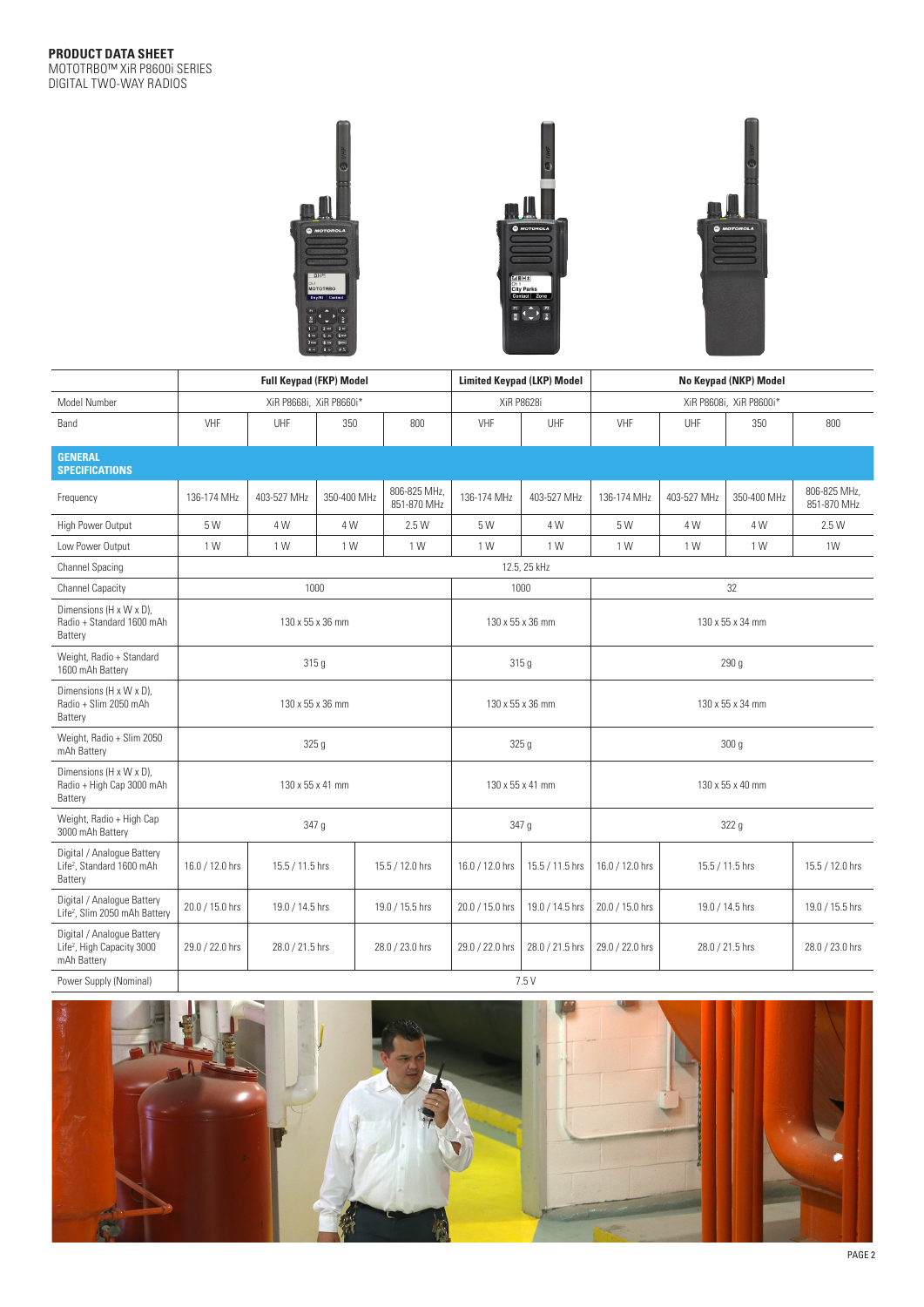| <b>TRANSMITTER SPECIFICATIONS</b>                            |                                                                                                                                   |  |  |  |  |  |  |
|--------------------------------------------------------------|-----------------------------------------------------------------------------------------------------------------------------------|--|--|--|--|--|--|
| Channel Spacing                                              | 12.5, 25 kHz                                                                                                                      |  |  |  |  |  |  |
| <b>4FSK Digital Modulation</b>                               | 12.5 kHz Data: 7K60F1D and 7K60FXD.<br>12.5 kHz Voice: 7K60F1E and 7K60FXE.<br>Combination of 12.5 kHz Voice and Data:<br>7K60F1W |  |  |  |  |  |  |
| Digital Protocol                                             | ETSI TS 102 361-1, -2, -3, -4                                                                                                     |  |  |  |  |  |  |
| <b>Conducted/Radiated Emissions</b><br>(TIA603D)             | $-36$ dBm < $1$ GHz, $-30$ dBm > $1$ GHz                                                                                          |  |  |  |  |  |  |
| Adjacent Channel Power                                       | 60dB (12.5 kHz channel),<br>70dB (25 kHz channel)                                                                                 |  |  |  |  |  |  |
| <b>Frequency Stability</b>                                   | $\pm$ 0.5 ppm                                                                                                                     |  |  |  |  |  |  |
| <b>RECEIVER SPECIFICATIONS</b>                               |                                                                                                                                   |  |  |  |  |  |  |
| Analogue Sensitivity (12dB SINAD)                            | 0.21 uV (0.16 uV typical)                                                                                                         |  |  |  |  |  |  |
| Digital Sensitivity (5% BER)                                 | $0.18$ uV (0.14 uV typical)                                                                                                       |  |  |  |  |  |  |
| Intermodulation (TIA603D)                                    | 70 dB                                                                                                                             |  |  |  |  |  |  |
| Adjacent Channel Selectivity,<br>(TIA603A)-1T                | 60 dB (12.5 kHz channel),<br>70 dB (25 kHz channel)                                                                               |  |  |  |  |  |  |
| Adjacent Channel Selectivity,<br>(TIA603D)-2T & (TIA603C)-2T | 45 dB (12.5 kHz channel),<br>70 dB (25 kHz channel)                                                                               |  |  |  |  |  |  |
| Spurious Rejection (TIA603D)                                 | 70 dB                                                                                                                             |  |  |  |  |  |  |
| <b>AUDIO SPECIFICATIONS</b>                                  |                                                                                                                                   |  |  |  |  |  |  |
| Digital Vocoder Type                                         | AMBF+2™                                                                                                                           |  |  |  |  |  |  |
| Audio Response                                               | TIA603D                                                                                                                           |  |  |  |  |  |  |
| <b>Rated Audio</b>                                           | 0.5W                                                                                                                              |  |  |  |  |  |  |
| Audio Distortion at Rated Audio                              | 3% (Typical: Tx: 1%, Rx: 1%)                                                                                                      |  |  |  |  |  |  |
| Hum and Noise                                                | -40 dB (12.5 kHz channel),<br>-45 dB (25* kHz channel)                                                                            |  |  |  |  |  |  |
| <b>Conducted Spurious Emissions</b><br>(TIA603D)             | $-57$ dBm                                                                                                                         |  |  |  |  |  |  |

#### **\*BLUETOOTH SPECIFICATIONS**

| Version                             | 40                                                                                         |  |  |  |  |  |
|-------------------------------------|--------------------------------------------------------------------------------------------|--|--|--|--|--|
| Range                               | Class 2, 10 m                                                                              |  |  |  |  |  |
| <b>Supported Profiles</b>           | Bluetooth Headset Profile (HSP), Serial Port<br>Profile (SPP), Motorola fast push-to-talk. |  |  |  |  |  |
| Simultaneous Connections            | 1 x audio accessory and 1 x data device                                                    |  |  |  |  |  |
| Permanent Discoverable Mode         | Optional                                                                                   |  |  |  |  |  |
| *GNSS SPECIFICATIONS                |                                                                                            |  |  |  |  |  |
| <b>Constellation Support</b>        | GPS                                                                                        |  |  |  |  |  |
| Time To First Fix. Cold Start       | $<$ 60 s                                                                                   |  |  |  |  |  |
| Time To First Fix. Hot Start        | < 10 s                                                                                     |  |  |  |  |  |
| Horizontal Accuracy                 | < 5m                                                                                       |  |  |  |  |  |
| *Wi-Fi SPECIFICATIONS               |                                                                                            |  |  |  |  |  |
| <b>Standards Supported</b>          | IEEE 802.11b, 802.11g, 802.11n                                                             |  |  |  |  |  |
| Security Protocol Supported         | WPA, WPA-2, WEP                                                                            |  |  |  |  |  |
| Maximum Number of SSIDs             | 128 (64 for LKP and NKP models)                                                            |  |  |  |  |  |
| <b>ENVIRONMENTAL SPECIFICATIONS</b> |                                                                                            |  |  |  |  |  |
| Operating Temperature <sup>3</sup>  | -30 °C to +60 °C                                                                           |  |  |  |  |  |
| Storage Temperature                 | $-40$ °C to $+85$ °C                                                                       |  |  |  |  |  |
| Electrostatic Discharge             | IFC 61000-4-2 Level 4                                                                      |  |  |  |  |  |
| Dust and Water Intrusion            | IEC 60529 - IP68 Capable                                                                   |  |  |  |  |  |
|                                     |                                                                                            |  |  |  |  |  |
| Packaging Test                      | MIL-STD 810D and E                                                                         |  |  |  |  |  |
| *HAZLOC CERTIFICATION               |                                                                                            |  |  |  |  |  |

UL-Approved to TIA-4950 for use in Hazardous Locations, Division 1, Class I, II, III, Groups C,D,E, F, G; Division 2, Class1, Groups A,B,C,D when properly equipped with Motorola UL-Approved battery.

NOTES

2 Typical battery life, 5/5/90 profile at maximum transmitter power with GNSS, Bluetooth,

Wi-Fi and Option Board applications disabled. Actual observed runtimes may vary.<br><sup>3</sup> Radio only. Specialised low-temperature battery required for operation below -10 °C.<br>Specifications are subject to change without notice.

| <b>MILITARY STANDARDS</b> |               |                           |               |                  |               |                           |               |                           |                     |                           |
|---------------------------|---------------|---------------------------|---------------|------------------|---------------|---------------------------|---------------|---------------------------|---------------------|---------------------------|
|                           | MIL-STD 810C  |                           | MIL-STD 810D  |                  | MIL-STD 810E  |                           | MIL-STD 810F  |                           | <b>MIL-STD 810G</b> |                           |
|                           | <b>MFTHOD</b> | <b>PROCEDURE</b>          | <b>MFTHOD</b> | <b>PROCEDURE</b> | <b>MFTHOD</b> | PROCEDURE                 | <b>MFTHOD</b> | PROCEDURE                 | MFTHOD              | <b>PROCEDURE</b>          |
| Low Pressure              | 500.1         |                           | 500.2         | Ш                | 500.3         | $\mathbf{I}$              | 500.4         | $\mathbb{I}$              | 500.5               | $\mathbb{I}$              |
| High Temp                 | 501.1         | $\parallel$ , $\parallel$ | 501.2         | $I/A1$ , $I/A1$  | 501.3         | $I/A1$ . $II/A1$          | 501.4         | I/Hot, II/Hot             | 501.5               | $I/A1$ , $II/A1$          |
| Low Temp                  | 502.1         |                           | 502.2         | $I/C3$ , $II/C1$ | 502.3         | $I/C3$ , $II/C1$          | 502.4         | $I/C3$ , $II/C1$          | 502.5               | $I/C3$ , $II/C1$          |
| <b>Temp Shock</b>         | 503.1         |                           | 503.2         | A1/C3            | 503.3         | A1/C3                     | 503.4         |                           | 503.5               | $-C$                      |
| Solar Radiation           | 505.1         | $\parallel$               | 505.2         | I/Hot-Drv        | 505.3         | I/Hot-Dry                 | 505.4         | I/Hot-Drv                 | 505.5               | I/A1                      |
| Rain                      | 506.1         | $\parallel$ , $\parallel$ | 506.2         | LШ               | 506.3         | $\parallel$ , $\parallel$ | 506.4         | $\parallel$ , $\parallel$ | 506.5               | $\parallel$ , $\parallel$ |
| Humidity                  | 507.1         | $\mathsf{II}$             | 507.2         | II/Hot-Humid     | 507.3         | II/Hot-Humid              | 507.4         | ٠                         | 507.5               | II/Hot-Humid              |
| Salt Fog                  | 509.1         |                           | 509.2         |                  | 509.3         |                           | 509.4         |                           | 509.5               | ٠                         |
| Dust                      | 510.1         | $\parallel$ , $\parallel$ | 510.2         | $\mathbb{L}$     | 510.3         | $\parallel$ . $\parallel$ | 510.4         | $\parallel$ , $\parallel$ | 510.5               | $\parallel$ , $\parallel$ |
| Vibration                 | 514.2         | VIII/F, W, XI             | 514.3         | I/10, II/3       | 514.4         | $1/10$ , $11/3$           | 514.5         | $1/24$ , $11/5$           | 514.6               | $1/24$ , $11/5$           |
| Shock                     | 516.2         | Ш                         | 516.3         | LIV              | 516.4         | $L$ IV                    | 516.5         | I. IV                     | 516.6               | I, IV                     |

# **CONNECTION**

- VHF Band, 5 W
- UHF Band, 4 W
- $350$  Band, 4 W<br>• EKP Models: Co
- FKP Models: Colour screen, full keypad, 1000 channels
- LKP Models: Colour screen, limited keypad, 1000 channels
- NKP models: No screen or keypad, 32 channels
- Analogue and Digital<br>• Voice and Data
- Voice and Data Integrated Wi-Fi
- Canned Text Messaging
- Freeform Text Messaging
- (FKP models)
- Multi-constellation GNSS
- High Efficiency GNSS
- Event-Driven Location Update • Bluetooth Audio
- 
- Bluetooth Data Bluetooth Permanent Discovery Mode
- $\circ$ Bluetooth Indoor Location Tracking
- Voice Announcement<br>• Voice Announcement
- Text to Speech  $\circ$ Option Board
- Home Channel Reminder

# **AUDIO**

- Intelligent Audio
- IMPRES Audio SINC+ Noise Cancellation
- $\circ$
- Acoustic Feedback Suppressor<br>• Microphone Distortion Control • Microphone Distortion Control
- User-Selectable Audio Profiles
- Switch Speaker
- Trill Enhancement

# **CUSTOMISATION**<br>• Wide Bange of Accessor

- Wide Range of Accessories
- $\circ$ Multi-Button PTT
- 5 Programmable Buttons
- (3 for NKP model) • Emergency Button

#### **MANAGEMENT**

- Radio Management
- $\circ$ Over-the-Air Programming
- $\circ$ Over-the-Air Software Update  $\circ$
- IMPRES Battery Management Over-the-Air Battery Management

# **SAFETY**

- Integrated Accelerometer
- Man Down
- Lone Worker<br>• AFS Fncrypt AES Encryption
- Transmit Interrupt
- Emergency
- Emergency Search Tone
- Remote Monitor
- Radio Disable / Enable<br> **Q** Hazl oc Certification HazLoc Certification
- IP68 Capable<br>• Rugged to MI
- Rugged to MIL-STD 810

#### **SYSTEMS**

- Dual Capacity Direct Mode
- Conventional
- IP Site Connect<br>Q Canacity Plus S Capacity Plus Single Site
- $\circ$ Capacity Plus Multi Site (formerly known as Linked Capacity Plus)
- $\circ$ Capacity Max
- $\circ$ Connect Plus

model support.